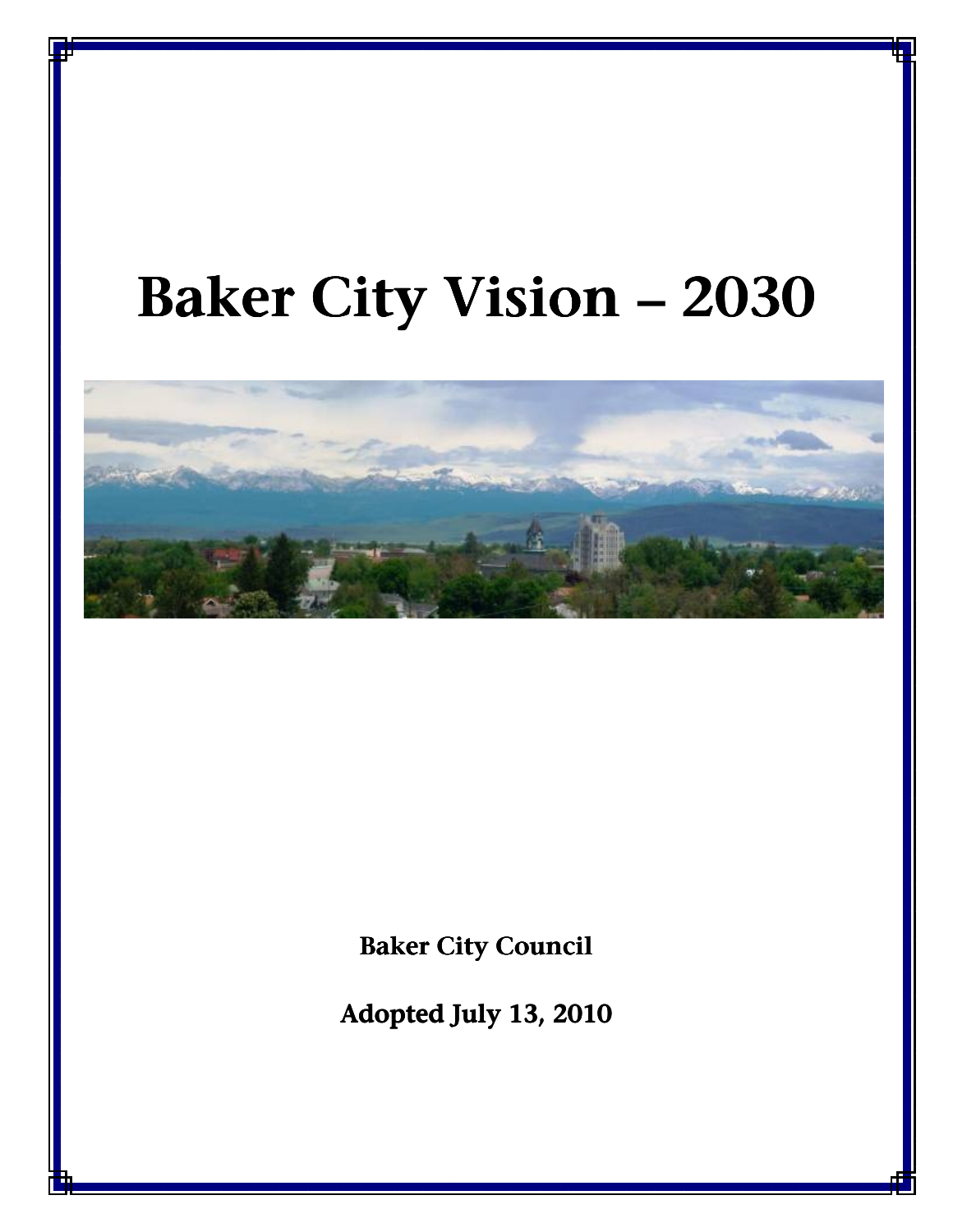# INTRODUCTION

It has been nearly 30 years since Baker City has undertaken a complete review and revision of the community's Comprehensive Plan. The first step in such a process is the formulation of a broadly supported community vision that combines people's aspirations with a number of strategic considerations. Based upon that vision or general target, comprehensive plan elements and program strategies can be later developed, perfected, and implemented over an extended time period with the knowledge that they are consistent with community objectives and a broader strategy. This document, developed in essence by the community-at-large and adopted by the City Council, is that broad Vision.

The Vision was developed through the following process. During the second half of 2009 and the first half of 2010 the Baker City Planning Department conducted an exhaustive public involvement program designed to serve as a structured community-wide conversation to define the future vision for the City. In the first phase of the project the Planning Department in conjunction with the Ford Family Foundation Leadership Institute conducted 14 focus groups. Based upon 332 hours of input from 133 community members, a report was developed entitled, "Inventing the Future." As reported in that study, a significant consensus exists in the community centered on a number of dominant and secondary themes. Those themes are summarized later in this Vision Statement. The results of the focus groups were then used as a solid foundation for the second phase of visioning process – the development of a "Discussion Draft Vision Statement".

A wide variety of public involvement techniques were employed in the second phase of the project to refine and insure that the community defined for itself its future vision. The "Discussion Draft Vision Statement" was taken to nine community groups and civic organizations involving approximately 250 individuals were a concept presentation was made, copies provides, and discussion solicited. Three school based community information workshops were also held where 1,800 personal invitations were delivered to households in the City along with widespread public advertising for the events. Finally, one-on-one interviews were conducted in which randomly selected individuals agreed to read the Discussion Draft and then discuss their comments and suggestions. Comments, impressions, and specific suggestions received in the process were incorporated in the Draft Vision Statement that was then submitted to the City Council for review and action.

The final Vision Statement that was developed represents a balancing act. Community visioning statements are a rare opportunity to set citizen based goals. But they are just that, broad based goals or a target for the community to aspire to in its endeavors over several decades. Baker City was bold enough to set its goals high, but realistic enough to recognize limitations. In so doing, the final result decades from now may not be the specific vision adopted, but it will potentially represent the best that the community was capable of achieving.

# **BASIC THEMES**

The fourteen focus group sessions conducted with Baker City residents yielded consistent dominant and secondary themes across nearly all sub-groups tested. Those themes, which were represented in the "Discussion Draft", were consistently validated in the second phase of the public outreach process. It was clear from the focus groups and the Discussion Draft review what general community attributes people want to retain. It was equally clear the type of change, at least in principle, citizens would embrace to accomplish the desires they expressed.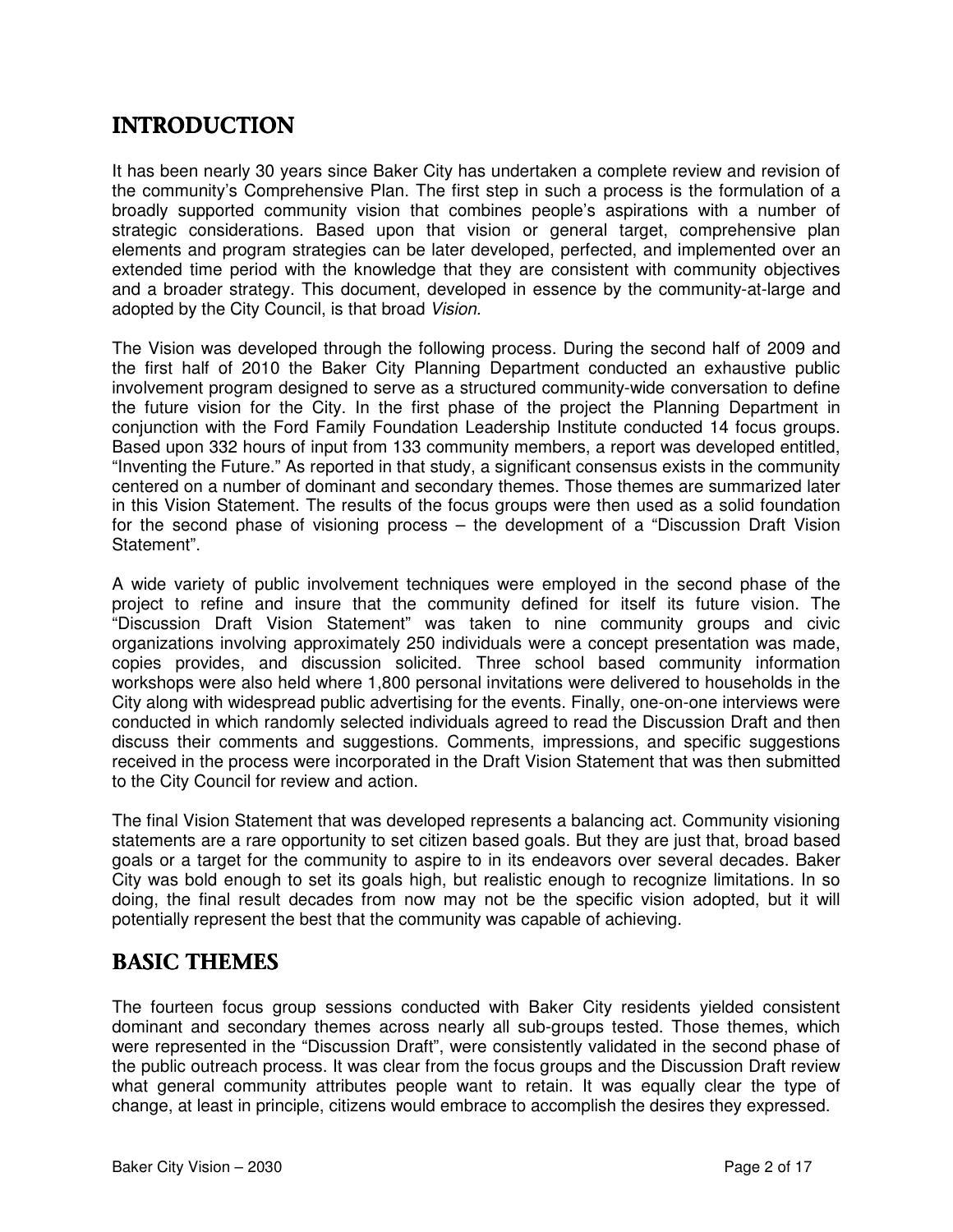The fundamental challenge and corresponding opportunity is to blend the community's strong preference for rural small town living with issues of improved community sustainability. Sustainability issues for Baker City relate to income levels, quality employment opportunities, retention or attraction of younger age cohorts, support of retail and service businesses, school district health, a broader base to finance infrastructure improvements, and the delivery of health care services.

The following Vision principles are designed to reflect and simultaneously accommodate the two most dominant concerns expressed in the focus groups - retention of a unique and authentic small town culture and improved economic sustainability. They are also designed to recognize a variety of other consistent themes that were expressed by the community.

#### SUMMARY OF DOMINANT AND SECONDARY PRINCIPLES

- 1. Retain a small city atmosphere and culture while growing at a moderate pace to a controlled new population base level that represents a more balanced and sustainable foundation for the community.
- 2. Improve the supply of family wage employment opportunities, wage and salary levels, and the number and diversity of professional positions.
- 3. Preserve and enhance the authenticity and uniqueness of Baker City, particularly the traditional commercial core that includes the Historic District, Broadway,  $10<sup>th</sup>$  Street, and Campbell Street.
- 4. Discourage the establishment of large box stores or extensive strip malls, while concurrently encouraging the business climate within the existing traditional commercial areas.
- 5. Devise strategies that specifically retain and attract younger population cohorts in the community, including young adults and working age families with children.
- 6. Devise strategies that improve the supply and diversity of cultural amenities, entertainment options, and retail shopping variety.
- 7. Continue to emphasize and enhance the community's pedestrian friendly urban environment and park network.
- 8. Avoid community development strategies that may jeopardize the current climate of public safety.
- 9. Improve the quality of existing residential neighborhoods, expand quality housing options and price range diversity while being sensitive to the retention of affordable housing within the City's older residential core.
- 10. To the extent possible, rely on private sector initiative to achieve economic development goals. The footprint of local government, both in terms of services provided and the regulatory climate, should be maintained at only a basic level. The community should rely on non-profit initiative and the forces of private investment to naturally evolve under the forces of the free market system.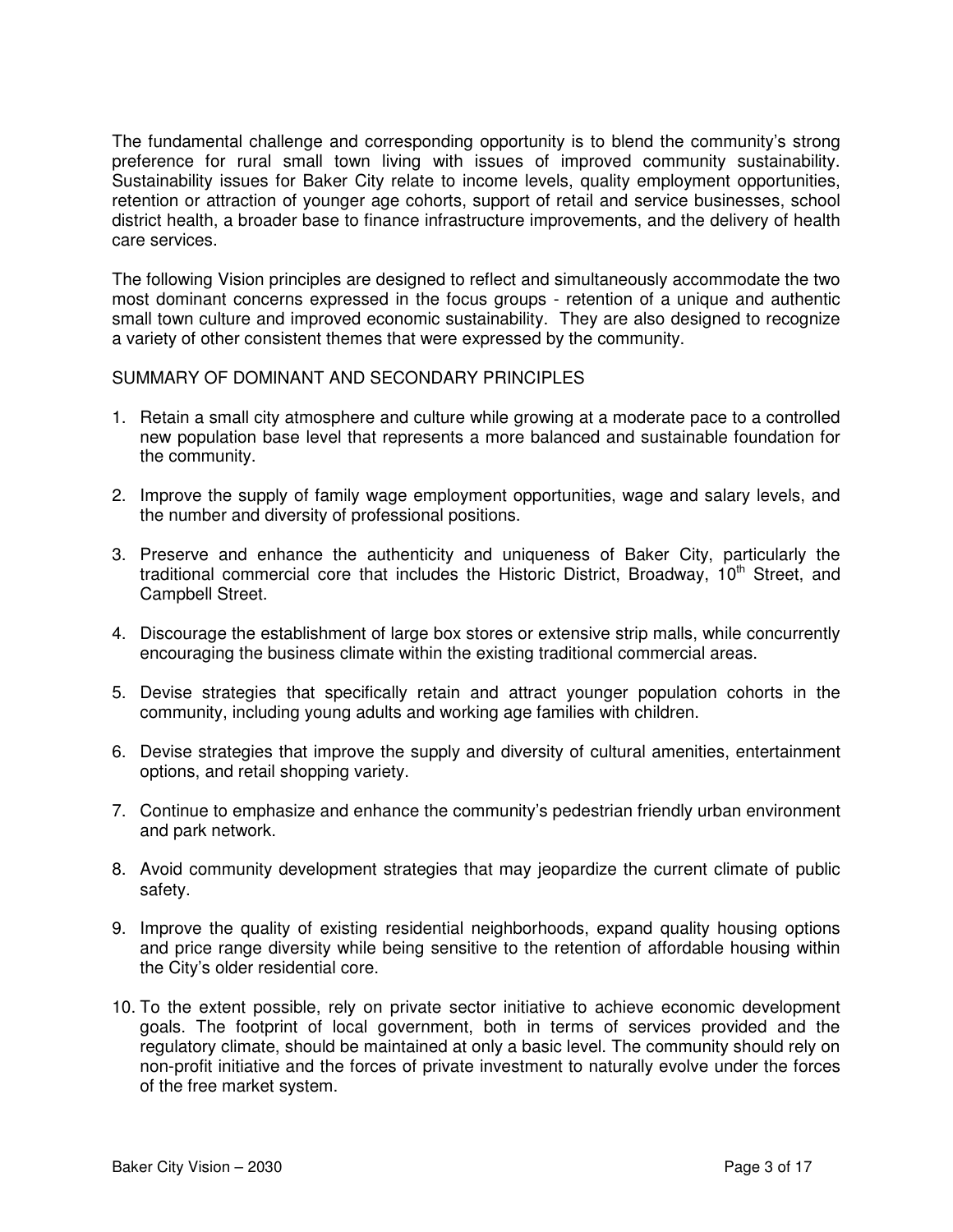# STRATEGIC LIMITATIONS AND CONSIDERATIONS

Baker City, like any jurisdiction, has a number of strategic limitations and strengths that helps to define the logical options available to the community. The vision described below is presented in three separate components: economy, culture/demographic profile, and land-use/urban design. All three components as proposed are designed to accommodate certain underlying strategic considerations for the community.

They are also directly linked to each other. Success or failure of any economic sustainability strategy for the community doesn't occur in a vacuum. There are elements of land use, urban design, culture, and population demographics that must be considered and integrated into a comprehensive approach.

To understand and judge the proposed strategy of the vision presented, it is important to understand the strategic considerations upon which it was based.

- 1. Baker City has historically existed as a first tier regional service center for a broader geographic area dominated by a natural resources oriented economy. The city served as a regional service center for outlying resource industries and for an extended time period it also served as a focal point for resource industry manufacturing and processing within the city limits. It is that economic base during its heyday through the 1970s that fueled the development and health of the City's extensive commercial district and residential neighborhoods.
- 2. The structure of the timber industry has fundamentally changed in the last 30 years reflecting among other factors: 1) globalization import/export pressures, particularly from Canada, Alaska, and Siberia; 2) industry over capacity worldwide; 3) surges in fiber availability from private tree farms, particularly corporate plantations, due to advanced management practices and extensive planting in the second half of the last Century. This is particularly true in the Southeast where very short rotation lengths and advantageous topography have combined with advanced technology to make the region the national leader in both supply and cost advantage; and 4) issues of tax policy and environmental activism on federal lands. As a result of all these factors what little is left of Eastern Oregon's forest products industry is at a distinct competitive disadvantage. In the last decade 24 mills have closed in the Pacific Northwest.
- 3. Today, the City's existing commercial districts are far larger then the City's resident population can support given income levels and demographic make-up. Far less money is flowing through both the city and the larger service region than in decades past adjusted for inflation. Fewer people are working in Baker City and employment wages adjusted for inflation are significantly lower. A far higher percentage of the resident population is retired and on federal fixed incomes without substantial pension or private savings support. As that population continues to age their spending becomes increasingly restricted, particularly with increasing costs in health care and energy. In addition, shopping habits have changed with the use of the Internet and a tendency to seek out larger retail centers such as Boise, Tri-Cities, or Portland for major shopping ventures.

To revitalize the City's existing commercial districts and to support local business either additional revenue must be generated from the I-84 corridor, essentially bringing in more outside dollars through expanded destination tourism, or the city's population has to grow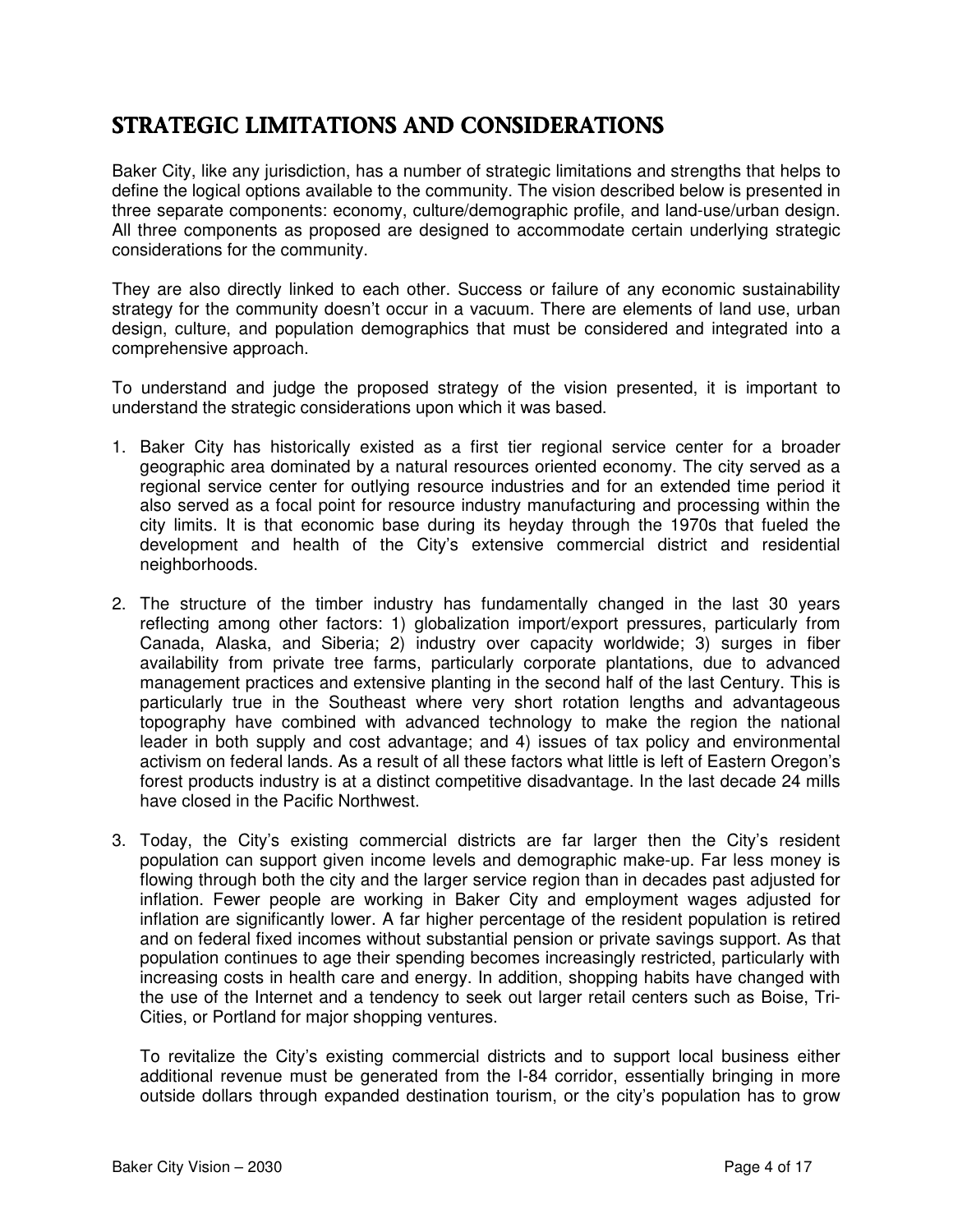with a related increase in employment options. Most likely both will need to occur if the city is to transform itself back onto a sustainable path. The city's current demographic profile dictates this reality. It is theoretically possible that if the city's basic demographics were different, meaning that the population stayed in the neighborhood of 10,000 but was once again composed of mostly working age individuals making higher wages, the town would be capable of supporting the existing commercial base, and enrollments in the school district would stabilize. However, that scenario is not possible under the current city profile with a high percentage of residents in either early or late stage retirement.

- 4. Baker City was once a proud and relatively healthy working class/merchant class community in balance with appropriate age and income distributions. It transformed over the last thirty years with shifting economic realities into what is today a working class retirement community. Basic demographic and economic trends now place the community at a crossroad. As the community's dominant generation of native-based retirees pass-on, the community faces a risk of significant decline. When residential neighborhoods and commercial districts decline enough, essentially due to not enough money flowing through the system, a downward spiral can be established that is nearly impossible to reverse without major urban renewal and social engineering interventions. Baker City must either transform itself economically or decline. That transformation doesn't have to mean losing the town's basic scale or character.
- 5. The national and international competition for manufacturing jobs is fierce. The primary factors companies consider in a location are the quality of the labor force, prevailing wage rates, and ease of transporting goods to market and traveling to the site. Against that backdrop, Baker City is not a strategically attractive location for larger manufacturing or professional services employers at this time. It is a particularly unattractive location for employers that require a significant number of highly educated, creative-class professionals such as the technology industries. The town has too small a pool of working age individuals in general, and too small a pool of younger skilled crafts persons and professionals to meet larger employment demands. In addition, very limited availability of higher quality housing stock, limited lot capacity, and little supply in quality rentals means that it would be extremely difficult for a large or medium sized employer to relocate significant numbers of key personnel into the community. The community currently lacks the educational institutions that many larger employers desire for support. Finally, transportation costs tend to be two to five times higher for both personnel and goods out of Baker City.

The pursuit of micro-employers is a more likely and appropriate scenario for Baker City in the manufacturing and professional services sector. It is unlikely that such a strategy could constitute the *primary* pillar in economic revitalization today for the City, but it is an important element to insure future economic diversification and as a potential incubator strategy for a far larger role in the future. One of the most effective strategies to promote high wage microemployers to the community, the "lone eagle" approach, is through first focusing on destination tourism to prime the pump. Effective destination tourism strategies link improvements in urban design, recreation resources, and marketing that attract and showcase the city. That, in turn, can result in attracting high-wage, micro-employers to relocate.

6. Advanced research in city and regional growth trends has established climate as one important causative factor in who thrives and who declines in today's mobile America. Many communities have successfully pursued the attraction of financially independent retirees as an underlying economic development strategy. Active, financially independent retirees have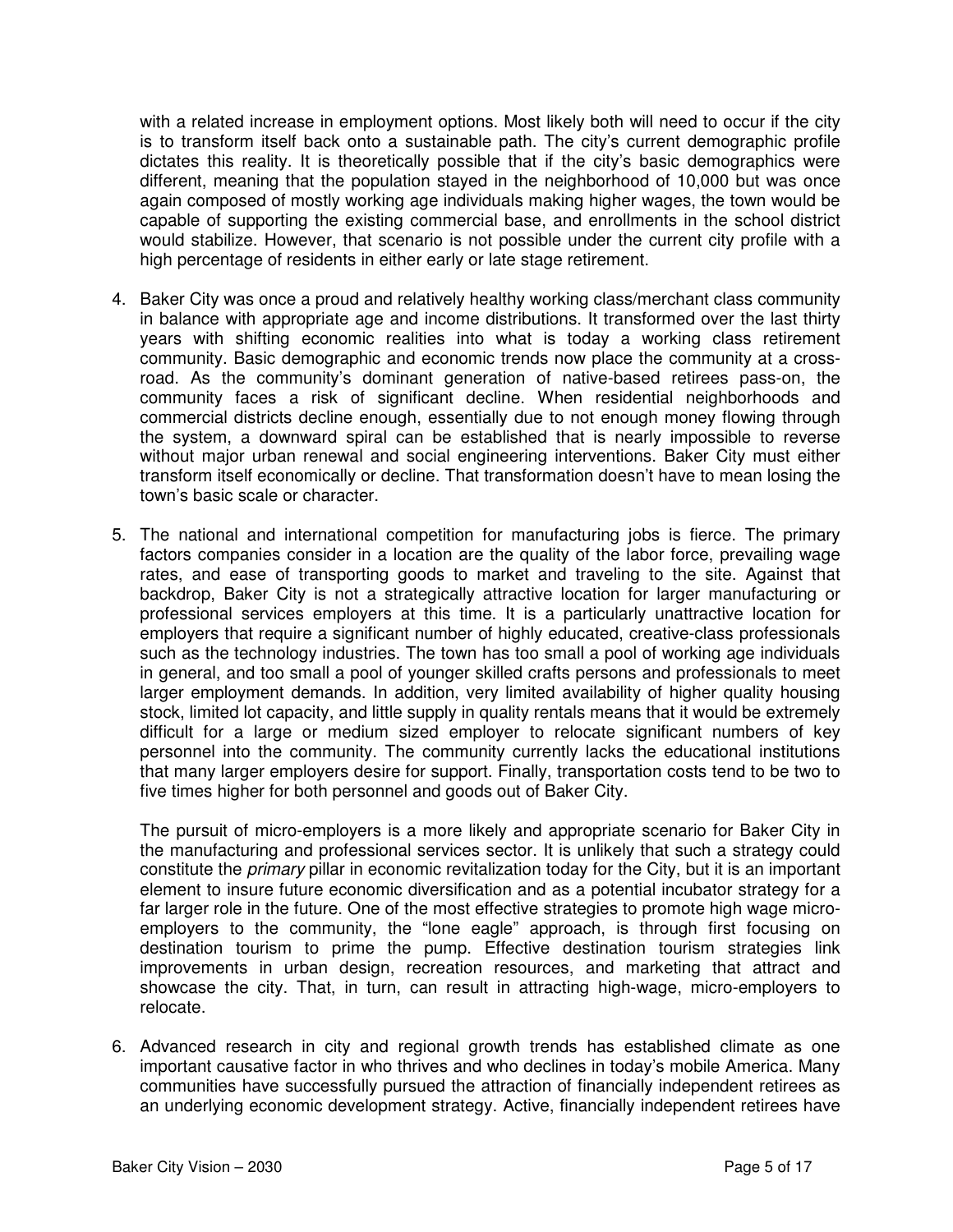little negative impact on municipal service costs, but provide substantial stimulus to the service and retail sectors of a local economy. They also provide a positive net contribution in property taxes. Baker City is not a good candidate for this revitalization strategy due to the winter climate. Current retirees overwhelmingly tend to be natives or returning natives. While some non-native middle and upper-middle income retirees will always be attracted to the community, particularly those engaging in a seasonal retirement lifestyle, it is not an economic development strategy that plays to Baker City's strengths. It also would further acerbate the distorted age distribution in the community. It does hold potential as a secondary strategy related to other strategies that may be pursued, adding diversification to the economy.

- 7. Baker City's natural setting and outdoors recreation potential, both active and passive, is the single strongest strategic advantage it currently holds. Its isolation is both a disadvantage and advantage in the development of destination outdoor and heritage based tourism. In certain contexts, its isolation holds an attraction in and of itself if properly marketed. Heritage and outdoor recreation, which is collected referred to in this Vision Statement as "destination tourism", offers the ability to develop a broad range of smaller scale, lower capital opportunities for small business entrepreneurs. It is youth friendly, and tends to attract and retain younger age cohorts in a community, something that is important for Baker City. It is a strategy that will draw more outside money from the I-84 pipeline, and that has the secondary effect of stimulating the auxiliary strategies of attracting micro-manufacturing and active, financially independent retirees to the community due to increased exposure.
- 8. Both housing and urban design can be used as economic development strategies. Normally these two factors are thought of as community attributes or amenities, not economic strategies, but they can be used to tactical advantage. Baker City is a candidate to employ both housing and urban design strategies in meeting the vision themes expressed by the community.

One of Baker City's strategic strengths is its historic downtown. A second potential but undeveloped strength is its traditional "old town" commercial district configuration linking Broadway and  $10<sup>th</sup>$  Street, both of which have the potential to recapture the charm and nostalgia of a former era. An effective urban design strategy has the ability to supercharge destination tourism and the length of I-84 stopovers. It can also attract micro-scale highwage employers, financially independent retirees, and youth cohorts.

The ample provision of different affordable housing options in the community also holds potential as an economic strategy in its own right. The Pacific Northwest on a regional basis is one of most expensive housing markets in America, exceeding even the Northeast. Quality and affordable housing options attracts new residents. Baker City potentially has the resources to implement a strategy, when combined with other elements that would fuel the redevelopment of "old town" and "central commercial" neighborhoods as affordable options for first-time buyers and niche markets. It also has the ability to offer new advanced neotraditional neighborhoods for a different market segment. These new neighborhood designs have the ability to be in character with the City's pedestrian friendly development pattern, while retaining the small town scale of Baker City. This consideration was a specific desire expressed in the community focus groups.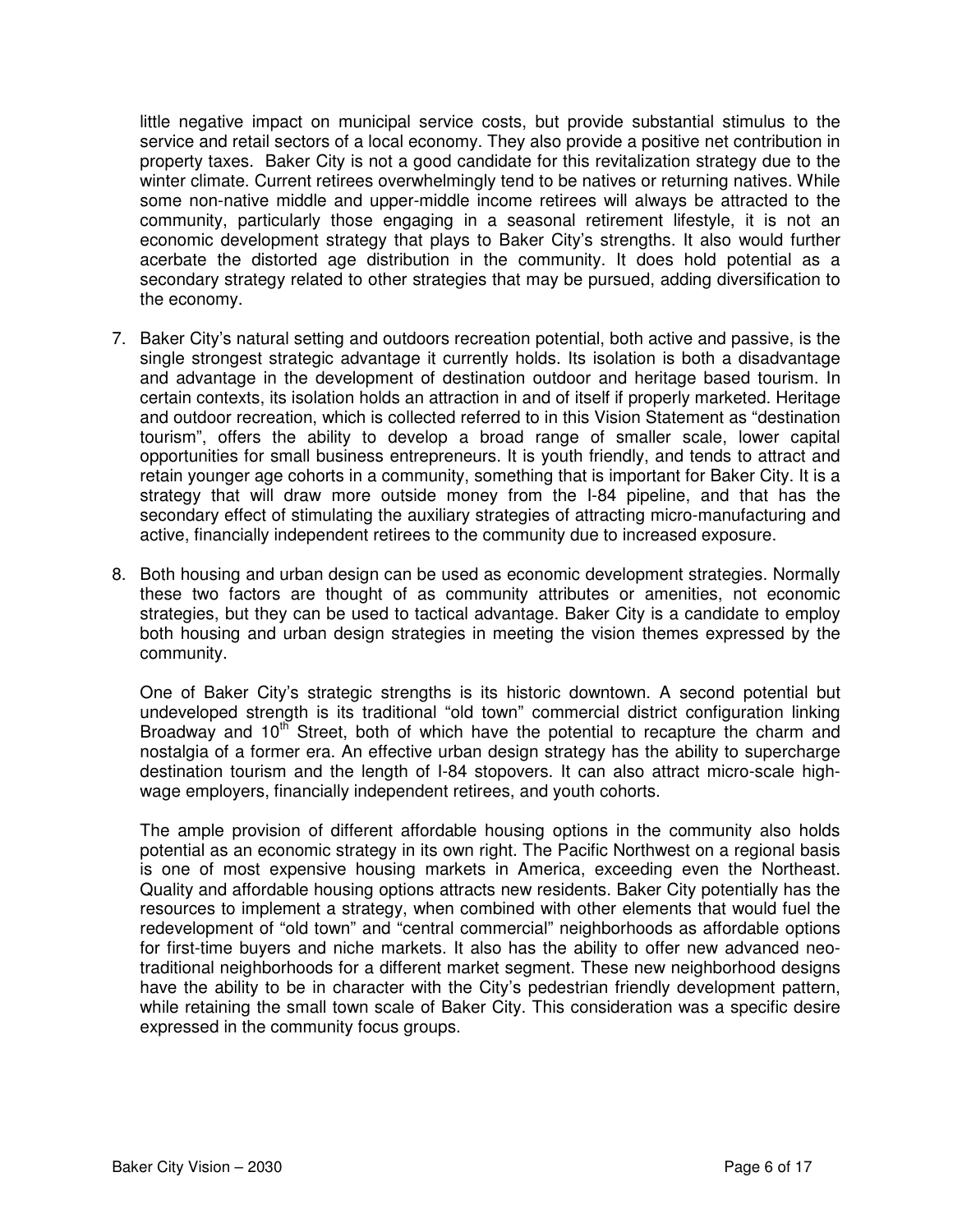# ECONOMIC VISION

#### **Income Targets and Wage Scales**

What were living wage scales in the 1970s and 1980s are no longer sufficient to sustain a family today due to the insidious creep of inflation. This is particularly true in the basics of food, shelter, transportation, health care, and education. While many classifications of jobs should be welcomed in Baker City, the long-term focus should be on the development or attraction of positions that offer salaries at or above the national average of \$45,000 per year with basic benefits. Further, the city's economy has an imbalance between hourly wage positions and professional salaried opportunities. To attract youthful or mid-career professionals back to the community, one particular area of emphasis should be the development of professional service businesses and high-tech, small-scale niche manufacturing.

#### **Build on the Strength of Existing Businesses**

One of most effective but often overlooked economic development strategies in an environment like Baker City is to support the expansion of existing businesses with the potential to grow outside their immediate market. Baker City will always be blessed with a number of such businesses. The support and promotion of this growth potential under the City Vision lies specifically with the Chamber of Commerce, other non-profit business development organizations, and private sector initiative – not subsidized assistance or support from local, state, or federal government programs.

#### **Destination Tourism**

The further development of destination tourism is the single most effective strategy available to the community to begin the process toward a more balanced, sustainable, and higher income economic base. It is not recommended as the ultimate goal, but instead, as the best vehicle to get to the end product of better employment options and greater vitality. It is a transition mechanism, buying both time and tactical benefits in the City's quest for a new and better balanced economy. It is also an economic strategy, when designed as suggested below that can be executed without prompting rapid and unsustainable population growth. Under this vision, destination tourism would first serve as an enhanced major pillar of the area economy, expanding significantly beyond its current limited scope. Later it would mature into less importance, being just one of several important economic pillars that support the attraction of high wage micro-manufacturing and professional service enterprises.

Baker City's strongest strategic advantage is in the largely untapped area of destination tourism. It is the least difficult and lowest cost strategy to execute. It is also the one strategy most likely to render early benefits. As a strategy, it is largely in the control of the community to make it happen, unlike other economic development options that depend on the decision-making of outside interests. It will be attractive to younger age cohorts as low capital opportunities to establish niche businesses. It pulls vitally needed revenue into the local economy from the I-84 lifeline, and it increases the community's exposure and desirability for other types of business ventures and jobs. Finally, it is the fastest and most effective way to support many existing businesses and to add vigor into Baker City's commercial districts.

While tourism is typically associated with the lower wage scales of service sector employees, destination tourism based on a multitude of small businesses rather than large establishments can offer significant income potential for business owners and artisans. It's not the ideal solution for Baker City's low wage circumstances, just the best available option to fuel transition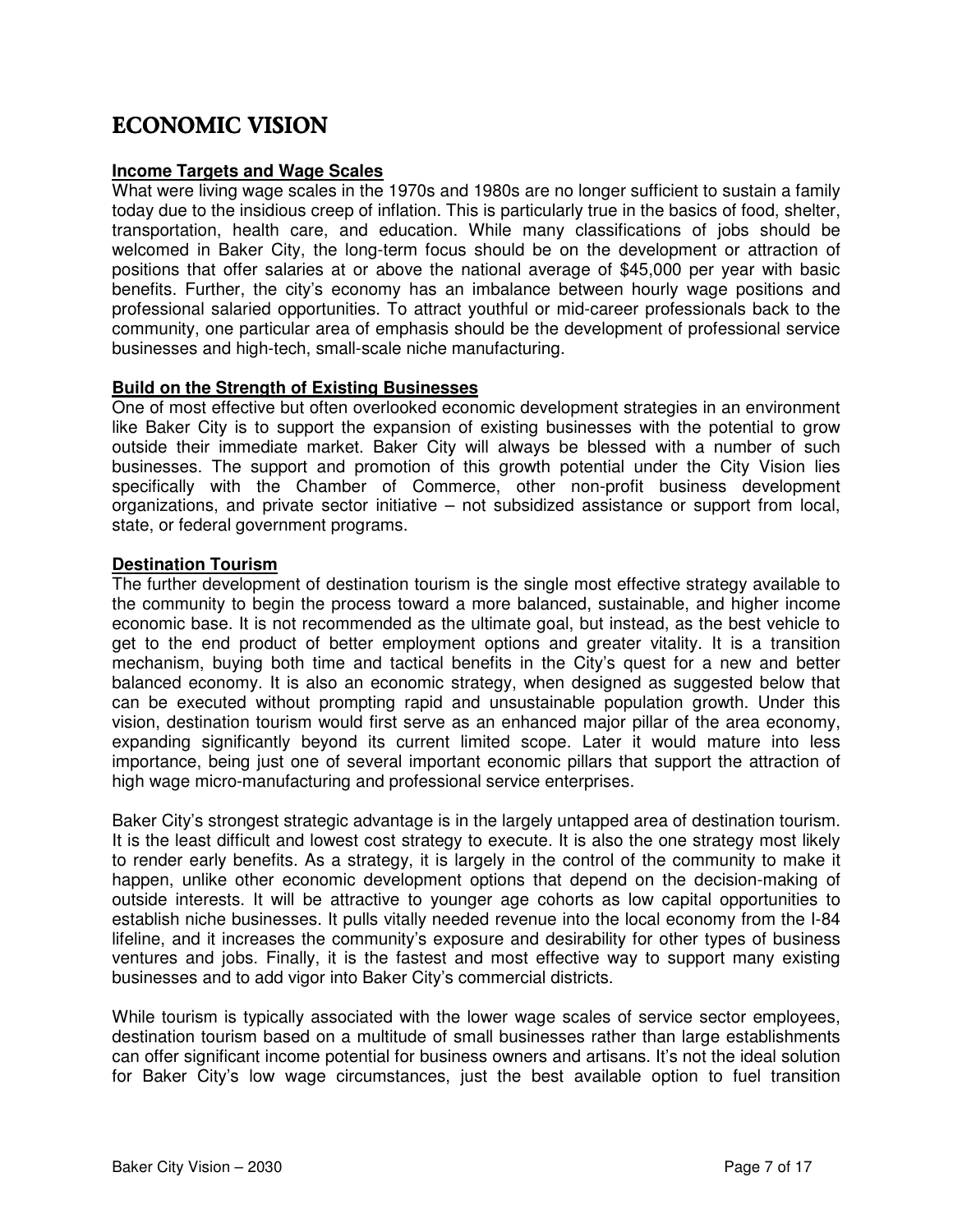objectives and youth attraction. Under this vision, large-scale destination resorts would not be pursued.

#### **Destination Retail**

Certain retail establishments or theme clusters of establishments can serve as major destinations, in and of themselves. Under this Vision the city's private sector should specifically develop a destination retail strategy and strive to either recruit and/or development internally in the community the necessary retail business attractions. The retail attraction(s) should be located in one of the City's vintage commercial districts – historic core, Broadway, and  $10<sup>th</sup>$ Street. Some of the most successful attractions in this capacity, both nationally and internationally, are located in older warehouse buildings, existing historic structures, or redeveloped multi-story department stores.

#### **Micro-Specialty Manufacturers and Services**

Attracting high wage, micro-manufactures and professional service businesses is both a viable strategy for the community and consistent with current constraints. Under this Vision the strategy would be aggressively pursued, but it should be understood that the greatest success in attracting such enterprises lies in affiliated strategies related to destination tourism, urban design, and housing. The more attractive the community's attributes, the more likely Baker City will be successful in bringing such enterprises to town.

#### **Lone Eagle Attraction**

Lone Eagles are a specific term employed by economic development specialists to describe unique entrepreneurial individuals who bring to a community certain talents and/or resources. These are people who generally are attracted to a community due to some aspect of community character – a particular form of outdoor recreation resource, quality of life consideration, natural beauty, or cultural attributes. Baker City is a candidate to pursue a "Lone Eagle" sub-strategy in economic development. These individuals often bring needed capital to a community, new business energy, and other important business attributes that can make a difference in economies the size of Baker City's. The key to attracting Lone Eagles is the development of strategic attributes in the community.

#### **Educational Institutions**

Major educational institutions have the power to transform and stabilize a community. The establishment of a private educational boarding academy, where the student body originates from outside the area, is a realistic possibility for Baker City. Such institutions can offer a variety of benefits to a community, both economic and cultural. The most likely prospect and the vision offered here is the establishment of either a private boarding school(s) serving generally grades 8 through 12, or an advanced training institute(s) with a short duration in residence of 1 to 2 years.

These types of institutions attract a youthful clientele, typically outstanding educators in their field, and a broad assortment of other professional and non-professional positions.

Secondary education boarding schools also provide a constant string of parental visitors during what is typically the slow, non-tourist season. Baker City's scale, safe location, isolation, outdoor training and sporting opportunities, and the availability of existing structures are all strategic advantages.

In addition to private boarding academies, the community continues to be seriously handicapped by the lack of any substantial higher education facilities. Efforts should continue to be pursued to establish a more substantial campus for the Blue Mountain Community College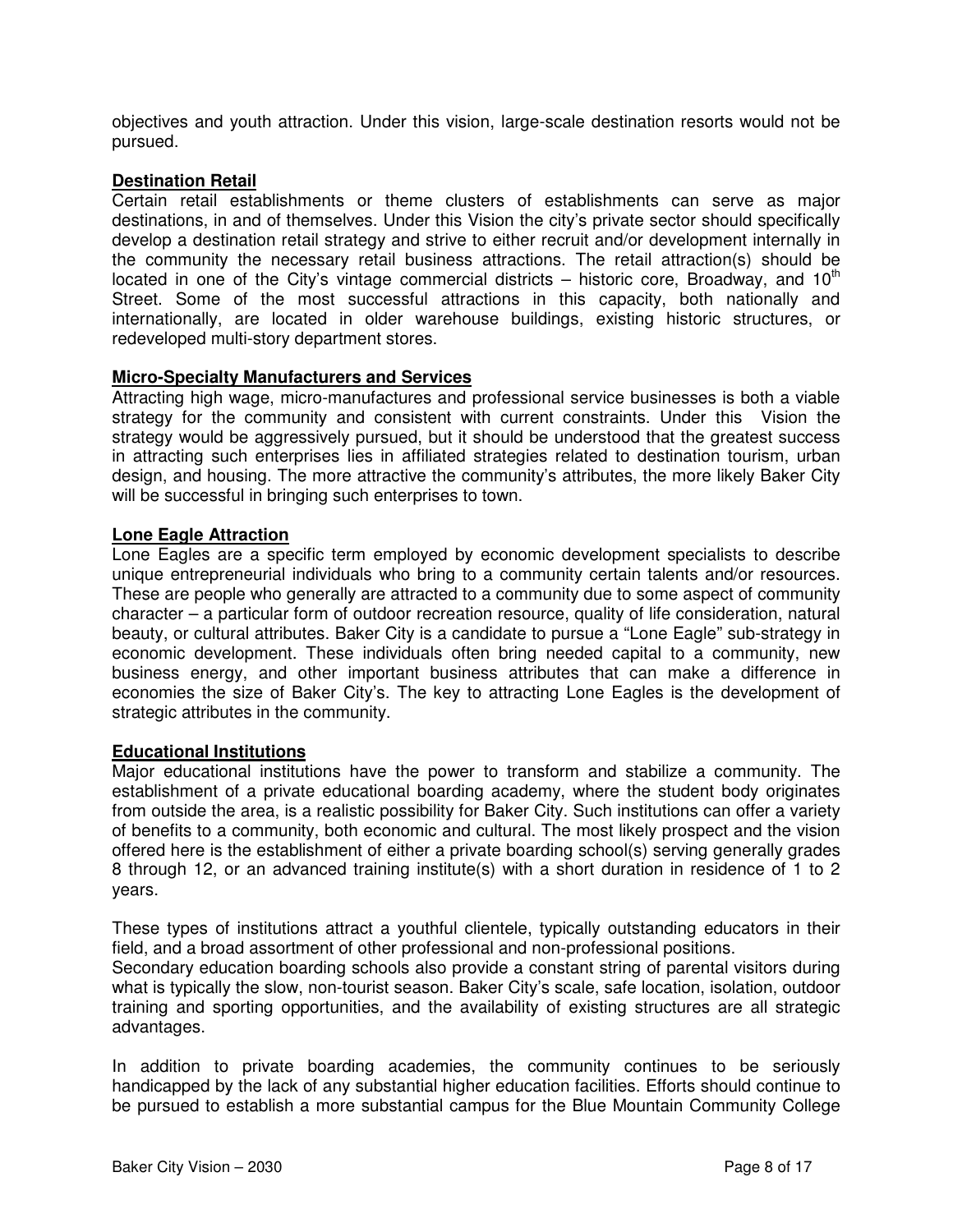with potential satellite programs offered through Oregon's public university system. The attraction or local development of a first tier, private four-year college would be ideal and should also be pursued, but it constitutes a far higher hurdle to accomplish.

### **Theme Town Options**

The creation and execution of a theme town strategy is clearly within the capabilities of Baker City, and should be seriously considered as part of the City's Vision. Theme towns are basically small scale communities that develop a concentration in a class of retail (i.e. books, collector vehicles, specialty jewelry, outdoor gear…etc.), skilled crafts (i.e. quilts, pottery, guns, photography, micro-brews….etc.), or recreation (i.e. biking, off-roading, long distance horse trekking…..etc.). While rarely employed, the theme town strategy has been highly successful in other communities that have specifically pursued retail, skilled crafts, or recreation based themes.

Research on successful theme towns indicates several necessary elements. The town has to be small enough that a concentration of theme establishments creates a sense of major presence and visual density for visitors. The town has to have a substantial supply of low cost commercial space. The town requires some sense of uniqueness and isolation. Finally, the location needs to be within 5 or 6 hours of several major population centers. Baker City is suited for the strategy for a number of reasons, including that it is a natural stopping point for travelers on I-84 moving between the Portland/Seattle I-5 corridor and the Boise/Salt Lake City metro areas.

This strategy should be not be confused with the fake frontier, mining town, or other associated tourist façade towns that have developed in some locations. Maintaining Baker City's authenticity is a strongly supported element of the Community Vision. Developing a community retail, service, or recreation concentration that can serve as a focus theme is appropriate under this Vision Statement. But the development of tourist façade town is not.

## **Residential Strategies**

Home building generates substantial local economic activity and jobs, both directly and indirectly. Housing, both its construction but also its supply and affordability characteristics in a market, can be used as highly effective strategies to revitalize, stabilize, or rebalance local communities. The lack of higher quality housing options or a lack of diversity in choice in the housing market can quickly turn away perspective employers or potential residents needed to revitalize the community. The inverse is also true where attractive housing markets and exciting neighborhood designs can serve as the critical magnet in attracting new businesses. Housing strategies have never been a major component in Baker City economic development thinking. That is a particular shame because it is one area of skills strength in the local labor market, and an area that is conducive to small business creation.

The construction of 100 new homes per year in a typical metro area will generate \$21.1 million in local income, \$2.2 million in taxes and other revenue for local governments, and 324 local jobs. Additionally, annually recurring positive impacts of building that same 100 homes generates \$3.1 million in local income year after year, along with \$743,000 in taxes and 53 local jobs.

The proposed vision, as described in some detail below on growth management controls, calls for an integrated housing strategy. A moderate population growth rate of up to 2.5%, unlikely to be achieved under current conditions of stagnation, could generate up to 100 new housing starts per year.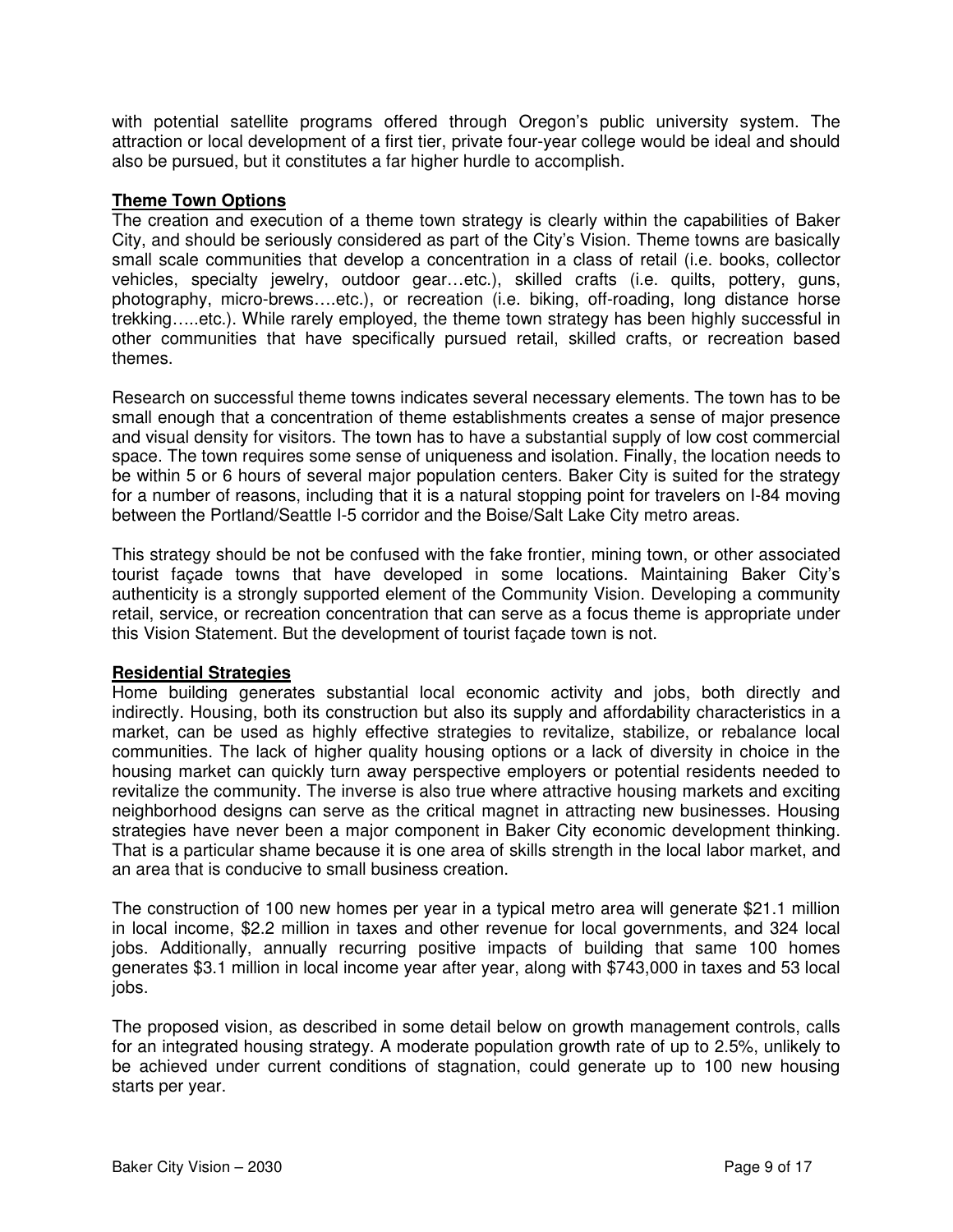# LAND USE & URBAN DESIGN VISION

## **Growth Management**

The community focus groups illustrated that there exists a broad consensus to retain the City's small town feel and general scale while pursuing economic transformation and sustainability strategies. While there is little likelihood of rapid growth overtaking the community due to a variety of factors, there is a perception among some that economic development initiatives constitute a potentially serious risk to stated preferences. To reemphasize an important consideration, deflation is a far greater concern for Baker City than over stimulated growth.

To provide assurances that the basic Vision is achieved, it is suggested that the City develop a simple metered growth management program to be triggered if growth rates ever exceeded 5 percent in a calendar year. Said provisions would be developed and adopted both in the revised Comprehensive Plan and as an implementation ordinance with a predetermined trigger mechanism that would accommodate the cyclic swings in residential markets, but provide a "stop-loss" mechanism that would trigger the metered development provisions if sustained rapid growth market conditions occurred. The parameters of such a program would look something like the following, although the actual parameters would be a matter of future City Council discussion and adoption:

- 1. Single-family (detached and attached) residential building permits for new construction (not replacement) within City limits would be restricted on an annual basis to a maximum modest growth rate of 2.5 percent based on population if the City's growth rate ever exceeded 5 percent in a 12 month period. Assuming, for instance, an average household size of 2.5 persons this would restrict new housing starts to a maximum of 100 with a starting population of 10,000. Even under the maximum growth rate allowed, an unlikely scenario, the city would experience a slowly metered growth rate without being overwhelmed. When combined with other growth control features described below, the community would retain its current sense of scale and convenience while benefiting from the housing related economic stimulus.
- 2. The City should strive through regulatory and infrastructure incentives to direct 40 percent of the growth into infill locations and 60 percent into new expansion. By doing so, the City would encourage sufficient market pressure to drive infill and existing neighborhood revitalization, while accommodating market demand for a variety of other housing options. Those other housing options include advanced neighborhood designs that are not currently practical in the City's smaller infill parcels.
- 3. The City should plan on eventually reaching an ultimate population target in 25 to 30 years of 18,000 to 20,000 people. While still a modest sized town, it is a population range that offers greater benefits than costs, and it offers a better formula for community sustainability when combined with other features.

## **Infrastructure Concurrency**

The term "concurrency" in land planning means that utility and infrastructure capacity should be concurrent with demands created by development. You only grow in those areas where you either have the needed capacity or the needed capacity is planned and developed in concert with the proposed development.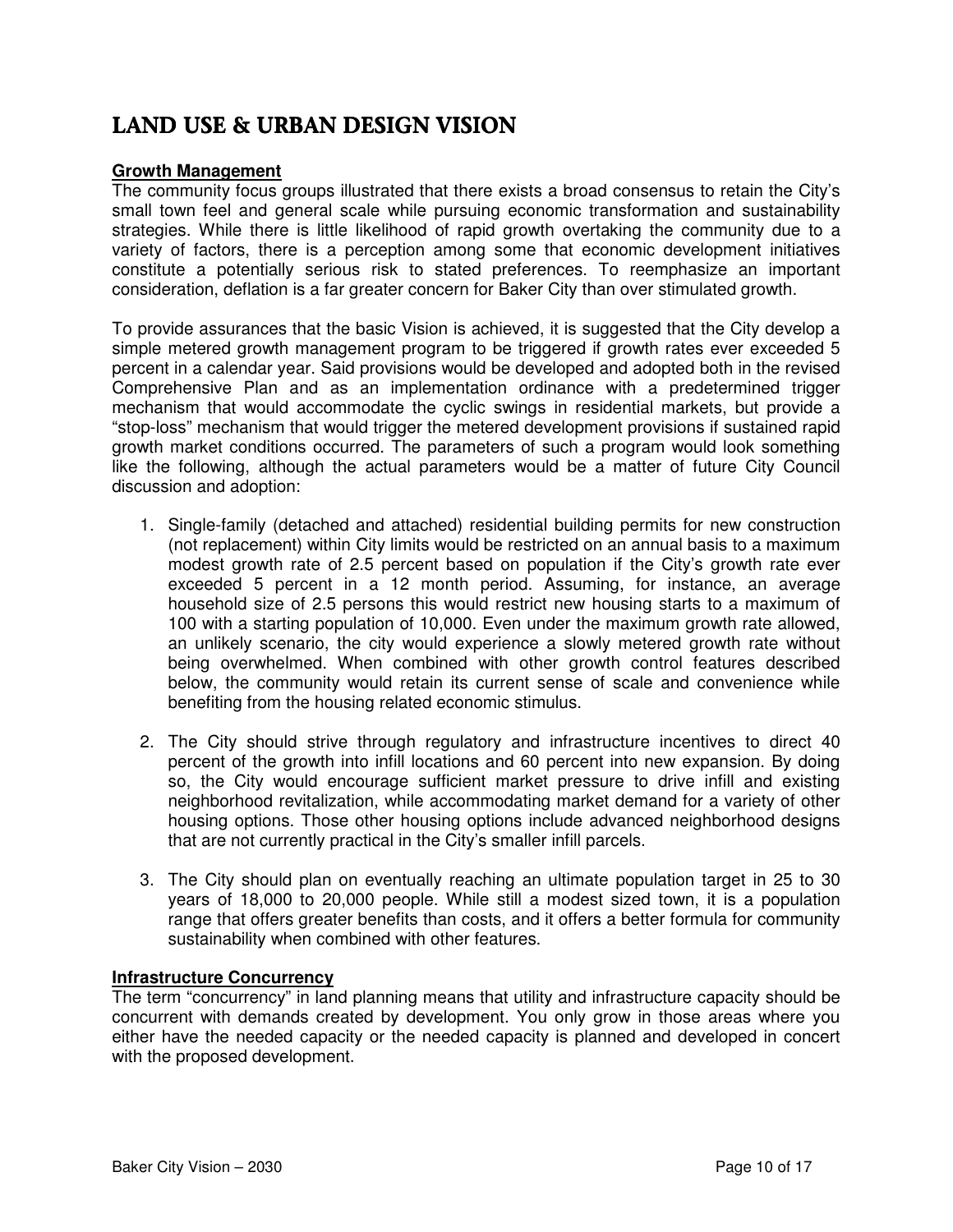The City's newly revised Development Code specifically has provisions requiring concurrency. The City's Comprehensive Plan, when revised, should have stronger concurrency provisions incorporated, including coordinating future growth with utility planning. Utility capacity is a development magnet. Establish that capacity where you want to direct growth.

Based on a preliminary review of existing studies, the City's municipal sewer system operating at 70% of its existing capacity could accommodate approximately 18,000 residents. Approximately \$10 million (2008 dollars) will be required over the next 25 years for system replacements and upgrades. These costs will generally occur regardless if the City's population declines to 7,000 residents or raises to 20,000 residents. The larger the population base up to a point, the greater the expense can be spread per household. Further study will be required beyond the current information.

The City's water system capacity is more problematic. More than \$13 million (2008) dollars would have to be expended in the future (20 to 25 years) to cover both postponed system replacements and upgrades, and for needed expansion to accommodate a population up to 18,000. The City does not have a significant amount of excess capacity under the current system, and capacity would have to be added. However, there are certain benefits that current system users would enjoy with an expanded population base. The costs associated with certain system replacements and improvements, particularly the Mountain Pipeline project and water treatment improvements, could be spread over a larger utility base. Further study will be required beyond the current information.

#### **UGB Expansion and Reconfiguration**

Under the Vision it appears likely that the City currently has excess acreage under both industrial and commercial zoning to meet future demands. The older, interspersed industrial areas that are now essentially Brownfield sites in the western portion of the city also may need selective reclassification under the proposed Vision. It is also likely when further analysis is undertaken, that residential zoning is too limited to accomplish the Vision. Desirable and available large track residential acreage is currently too restricted within the city's UGB, limiting housing strategies.

The most desirable areas for new residential expansion as identified by focus groups and initial technical planning analysis are to the west. These areas include acreage within the City's UGB and beyond the current UGB boundaries, south of Campbell Street. (See Land Use Vision illustration). These areas offer greater separation from the influence of the Interstate, better views, logical expansion of utilities, and little to no impact on high value agricultural lands. The area also offers larger track sizes necessary for advanced design projects and economies of scale.

Under the Vision the UGB would be expanded to the west, incorporating those areas south of Campbell Street up to and possibly including some bench areas. Hughes Lane would remain a "hard boundary" to the north, protecting high value agricultural soils and operations. No expansion would occur to the south or east of the current UGB boundaries.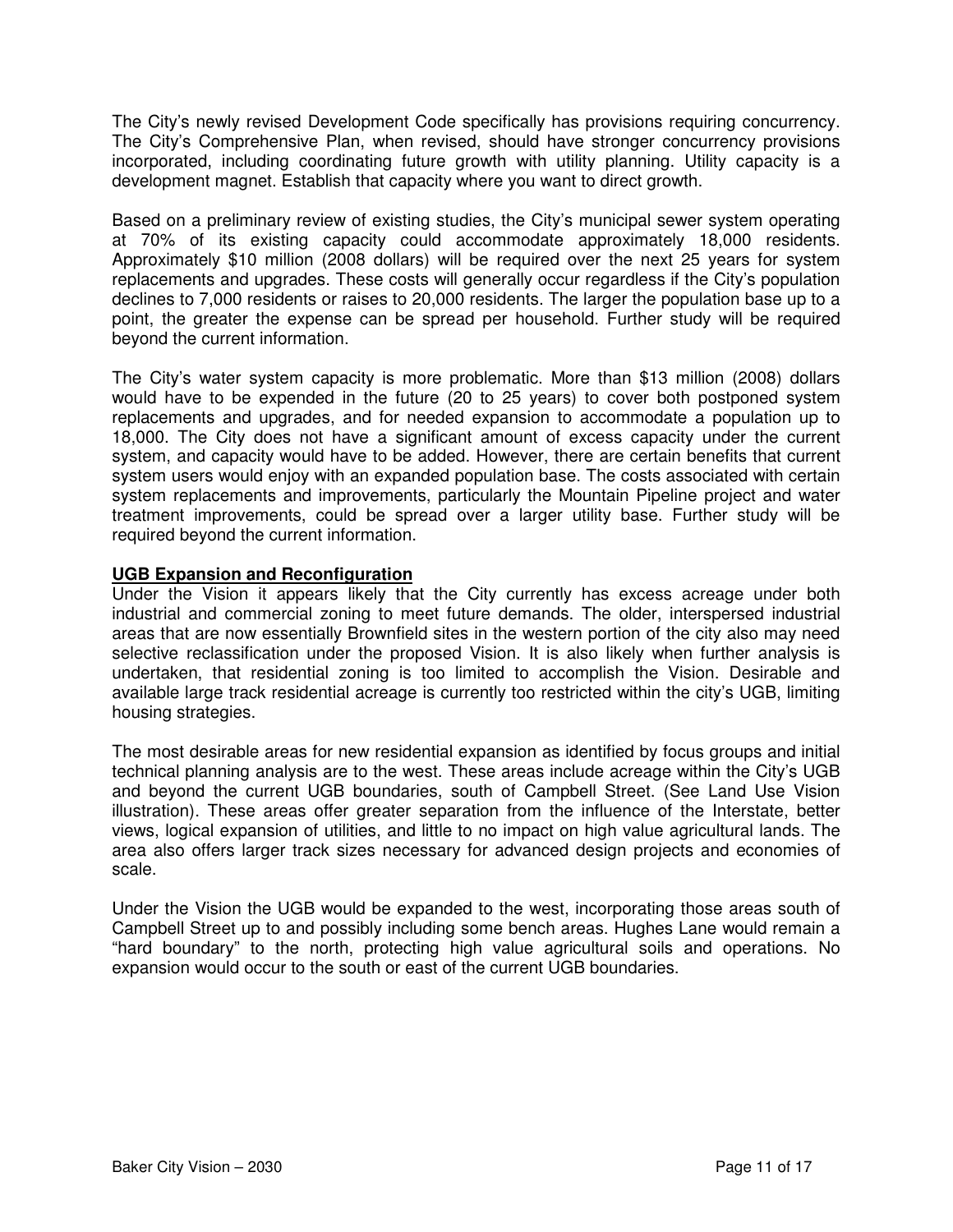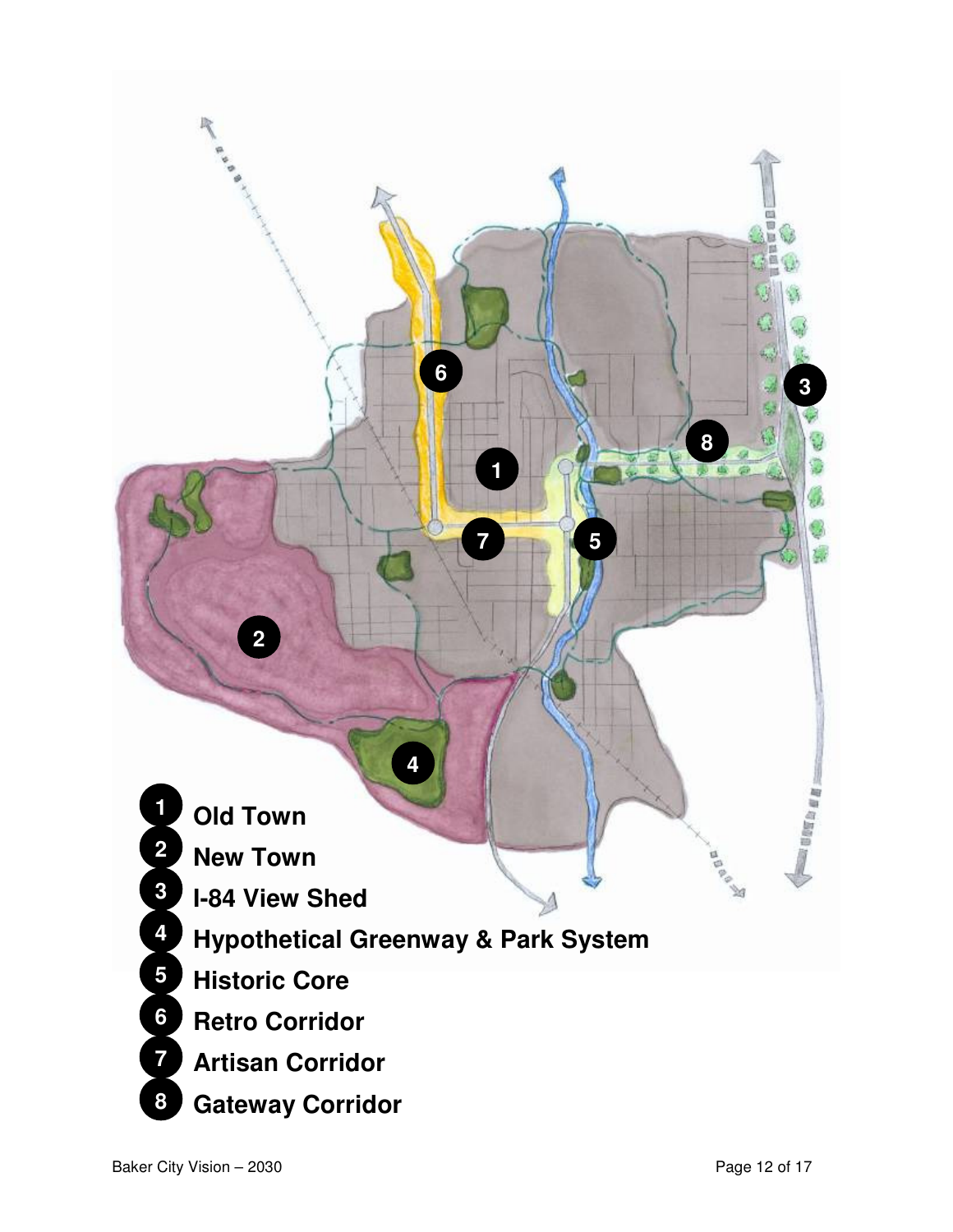## **Themed Commercial Districts and Entrance Corridors**

Baker City's vintage commercial districts are part of the heritage that area citizens expressed a strong desire to preserve. They are also key economic development assets under the right type of redevelopment. While the community has long recognized the value of the Downtown Historic District, far less attention has been directed to the Broadway and 10<sup>th</sup> Street corridors.

Under the Vision the City's older commercial districts would present three separate but connected commercial zones. Connected physically in the transportation pattern, each district through streetscape urban design techniques could lead visitors from one themed area to the next. Connected strategically, it is suggested that the HBC function eventually be expanded or transformed into a larger renewal district or segmented business district association.

Also under the Vision, as strongly expressed in the focus groups, large single-story box stores and strip malls are discouraged. The desire is to retain and enhance retail commercial energy into the existing commercial districts to drive revitalization. It is also designed to retain one of Baker City's key assets, its historic urban form.

1. **Historic Core:** The City's role in redevelopment of the downtown Historic District is now largely complete after two decades of involvement. With the anticipated completion in the near future of the new Central Park, final link in the Leo Adler Pathway, Resort Street redevelopment, and potential Court Plaza the physical transformations that the City is capable of providing will be largely finished. Further development of destination tourism and associated private sector investment will be the key to the District's further advancement. Destination retail, particularly undertaken through retro-style multistory department store formats, has the potential to serve as an important anchor further energizing the historic core, and it should be encouraged. Ultimately, small satellite parking lots on the outskirts of the central core should be acquired and developed in strategic locations.



2. **Retro Corridor:** Tenth Street offers the potential for a second commercial heritage experience, complementing the Historic District. Tenth Street still retains the remnants of its historic roots – a 1950s highway strip. With attention to signage and streetscape redevelopment, a retro-highway strip can be brought back to life with greater vitality. Targeted urban renewal of the Strip will contribute to both population growth and the expansion of area tourism. These two factors, in turn, will lead to greater economic vitality of the commercial zone. Under the Vision, as the price of commercial square footage rises along the Strip, the current mix of businesses on Tenth Street would likely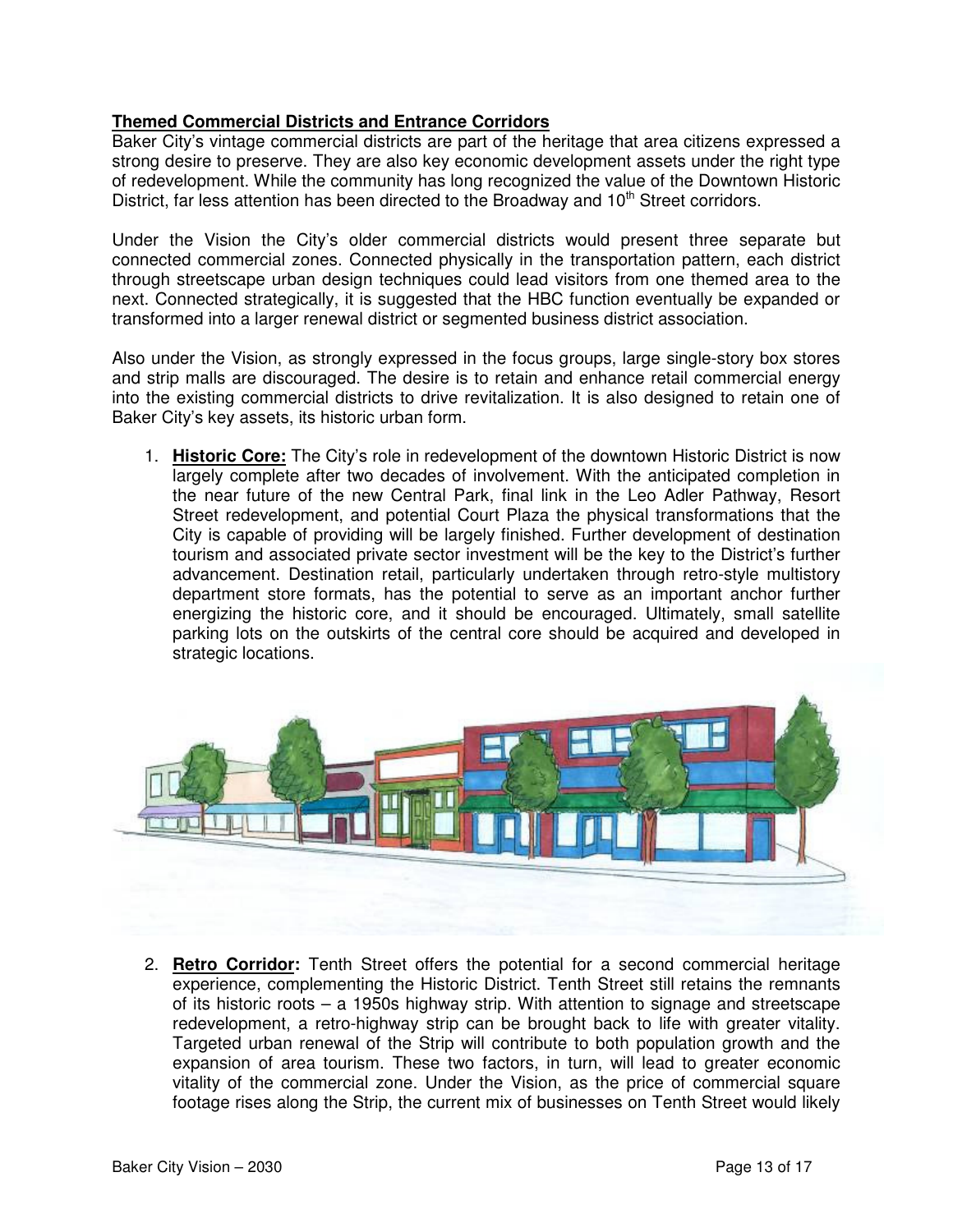shift. Those businesses requiring larger space such as car dealers and agricultural supplies would tend to shift to the developing commercial areas east of the Interstate. This would likely occur as businesses capitalized on the higher land values associated with their current locations on the Strip, and their need to expand into areas better suited for large scale commercial businesses as the local economy grew.



3. **Artisan Corridor:** Broadway represents both a key connector and unique redevelopment challenge. One potential scenario for the revitalization of Broadway is the creation of its own distinct character or district. Under the Vision it is suggested that Broadway be redeveloped as a mixed, high density residential/commercial corridor. The Middle School would be retained in its current location as an anchor feature. The street would ultimately become the focal point or district for a targeted city theme as established in the economic Vision. High density residential development as storefront conversions or secondary story development would further complement district character.

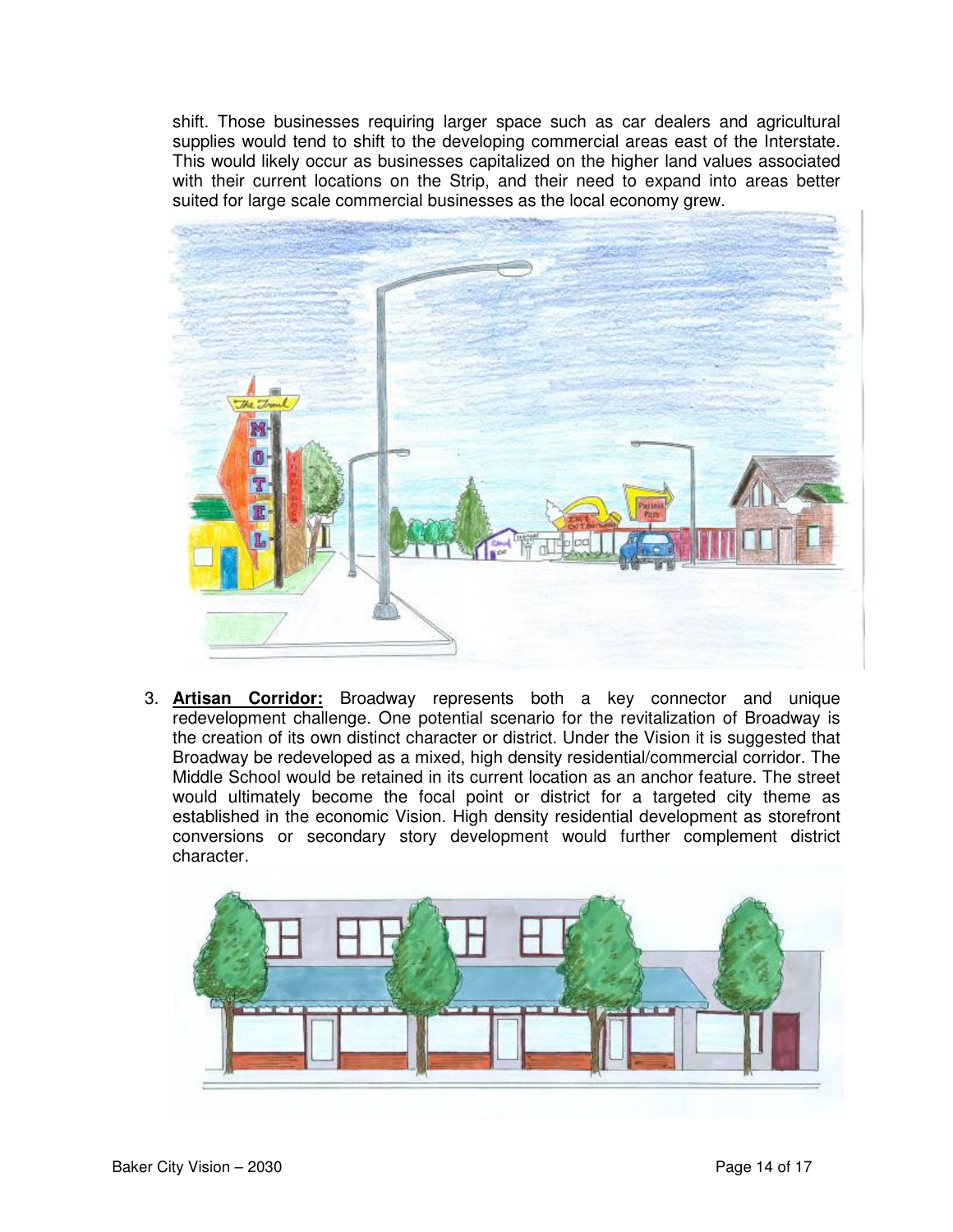4. **City Gateway:** The Campbell Street corridor is a critical component in any strategy to revitalize the City. The corridor acts as the City's gateway creating first and lasting impressions associated with its most important economic lifeline, I-84. Unfortunately, when the Oregon Department of Transportation undertook the redevelopment of Campbell Street, a major opportunity was not capitalized upon. In fact, circumstances were made worse. Due to location, Baker City is an obvious overnight rest-stop for many travelers on I-84. Many of those repeat stopovers (people that represent potential business prospects, future residents, or extended day visitors), have never bothered to investigate the City beyond the first blocks of Campbell Street. A more inviting boulevard design for Campbell Street would have lasting benefits for both City businesses and the community at-large. While the opportunity was missed in the past, a stronger urban design orientation with a boulevard format still needs to be executed in the future.



#### **"Old Town" and "New Town" Residential Districts**

Housing in its own right can be an important economic revitalization strategy for the community. Under the Vision various housing objectives and different market demands would be met through a land use pattern that could be characterized as the city's "old town district" and "new town district".

Baker City's historic residential neighborhoods reflect a classic turn-of-the-century grid pattern with small city lots, often with back alleys. Modern subdivision designs that attempt to improve upon but generally replicate the advantages of this older pattern are often referred to as neo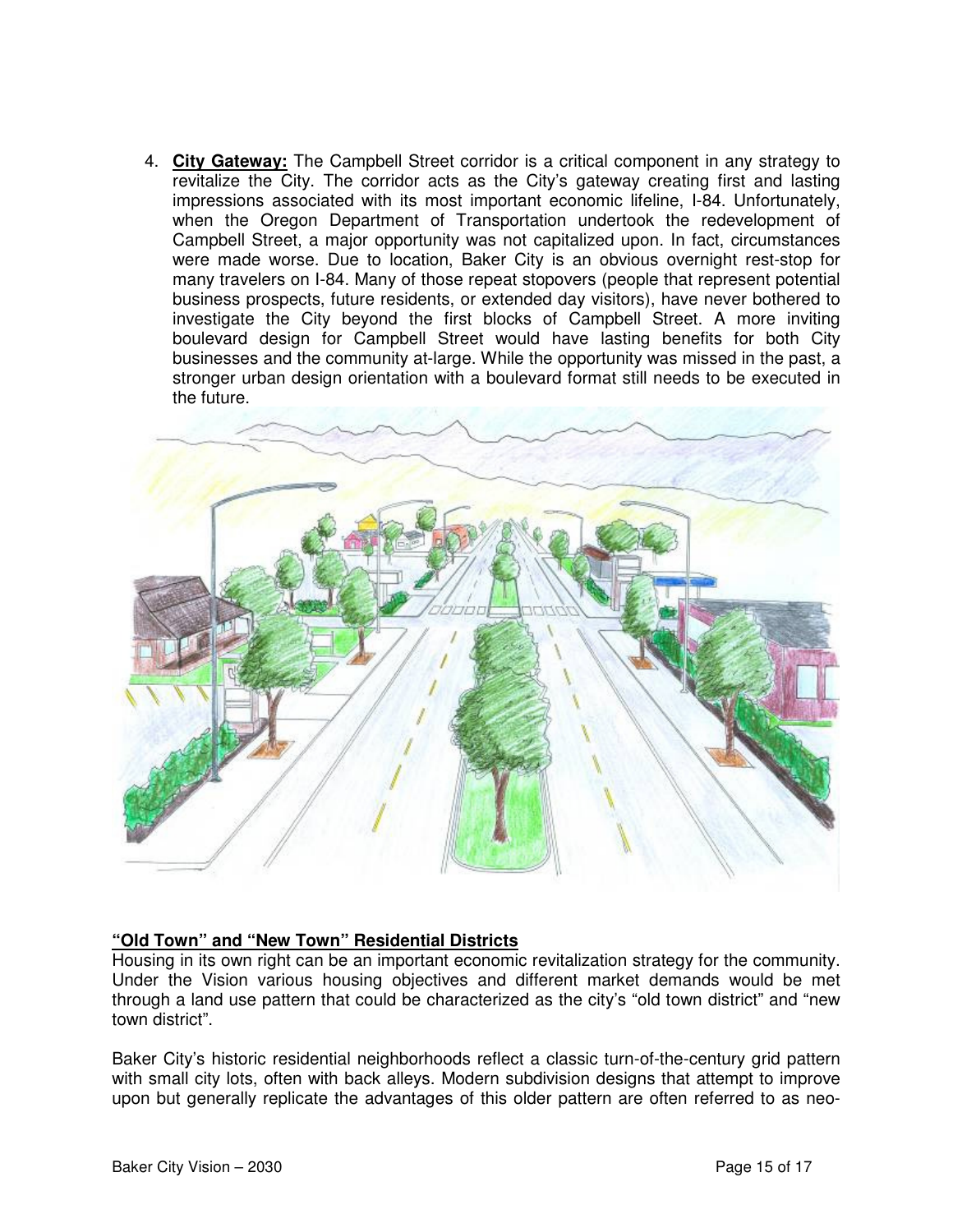traditional neighborhoods. Baker City's historic residential neighborhoods are highly mixed in character, and many of the units are approaching obsolescence in need of major renovations and/or high levels of maintenance. These mixed neighborhoods provide a rich reserve of affordable housing opportunity for youthful first- time homebuyers – an important target market for the City. With a potentially high "funky" factor and a readymade environment where sweat equity can be a replacement for higher incomes, "Old Town" with promotion, would take on a distinctly bohemian and young family's character, driving renovations.

Other segments of society are attracted to other housing experiences. New construction, low maintenance, elderly friendly, modern design, larger lots, or advanced subdivision formats appeal to fundamentally different age and income groups. Without the availability of those housing and neighborhood options, currently in very short supply in Baker City, people bypass the community for alternative locations. This often influences small business relocation decisions and can be a discouragement to the type of people that Baker City needs to once again attract to the community to regain balance. Under the Vision, the "New Town District" would provide those options, while complementing choices offered by the "Old Town District". "New Town" development patterns, as provided for in the City's new Development Code standards and design assistance provisions, would offer consumers choice that was in character with Baker City's heritage of walk-able communities and traditional design.

## **Pedestrian and Bike Greenway Networks**

Baker City's historic development pattern and recent parkway design improvements have established the foundation of a bike and pedestrian friendly community. Substantial potential exists to further that character, which is a goal strongly expressed by area citizens. The community has never prepared a comprehensive parks and pathway plan to guide the incremental development and management of a thoughtful, interconnected system. Under the Vision such a plan would be developed guiding both old and new town improvements, encouraging coordination of future park and pathway elements. Eventually, the City should consider taking to the voters the establishment of a separate funding mechanism, potentially a park and pathway district, to incrementally finance future projects through a grant matching and maintenance mechanism. Parks and pathways are not just important lifestyle amenities for existing citizens, they are a tool for economic development attracting businesses and new residents.

## **The I-84 Freeway View Shed**

America's freeway corridors have become a homogenized, run-on sentence in the minds of highway travelers. Little distinguishes one town from another as judged from those fleeting moments as you pass by a community at 70 miles per hour. The image that Baker City projects from the I-84 corridor can be easily and inexpensively modified to communicate that the community is authentically different - it is special and worthy of your attention. In particular, Baker City's Interstate corridor has two aspects to it that make it both a prime candidate and critical consideration to such an approach. The first is that north bound traffic entering the Baker Valley looks down upon the City, making the area in the UGB east of the Interstate a particularly sensitive view shed in terms of image projected. The second is that the most critical area of the Baker City Interstate corridor is a short expanse from the Campbell Street exit to the Richland exit, limiting the need for investment.

Under the Vision, ODOT would be petitioned to establish two planting strips down the east and west sides of I-84 of equally spaced of low-rise evergreen trees that would not overgrow the site or represent a potential traffic hazard. The landscape planning effect would be that of a soft,